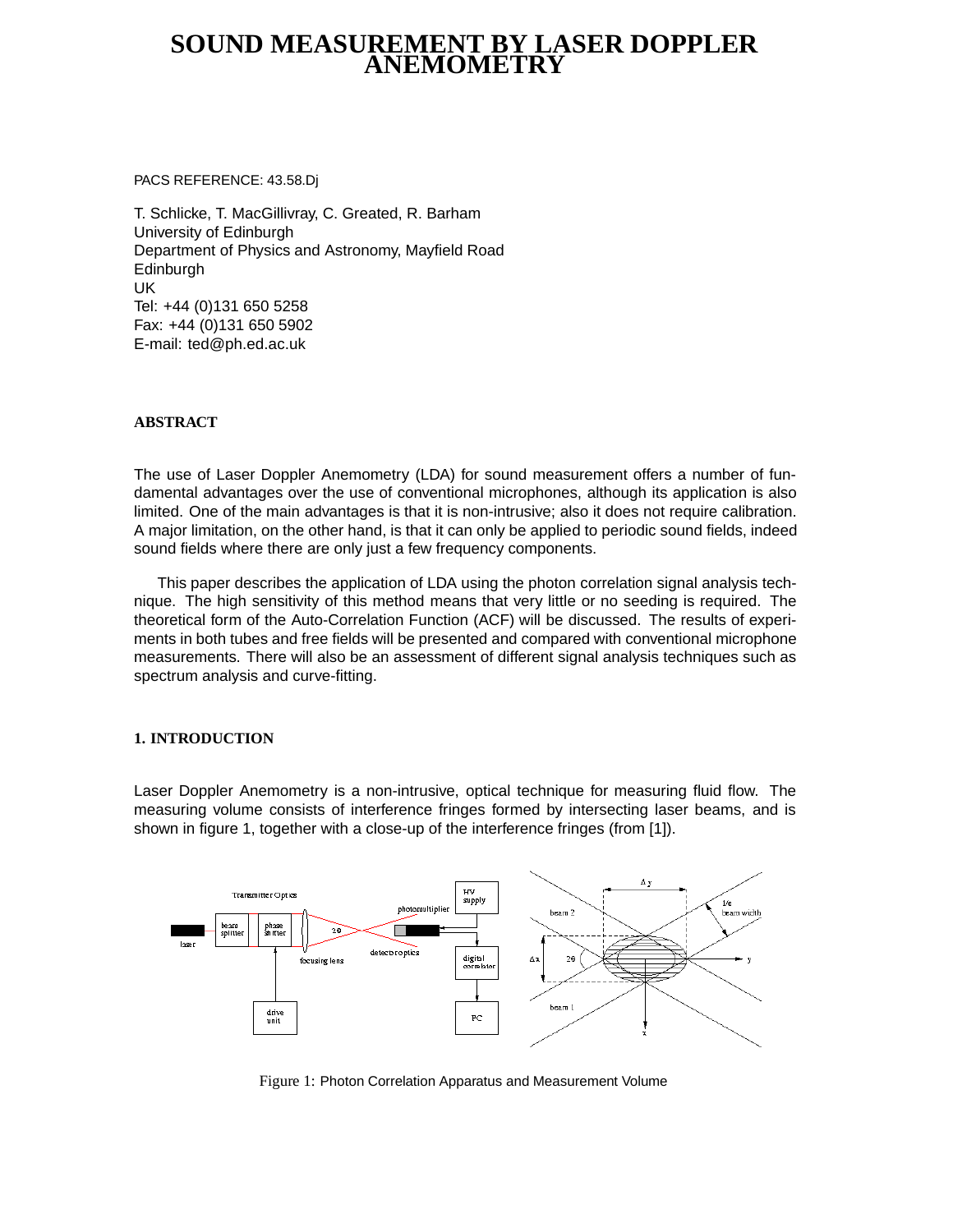The laser beam has a wavelength  $\lambda$  and is assumed to have a Guassian profile of  $\frac{1}{\sigma^2}$  diameter  $d.$   $\theta$  is the half-angle of the beam intersection. The measurement volume has dimensions  $\Delta x$  $\frac{d}{\cos \theta}$ ,  $\Delta y = \frac{d}{\sin \theta}$  and  $\Delta z$  $\frac{d}{\sin \theta}$  and  $\Delta z = d$ ; these values are typically fractions of a millimetre, so LDA is often termed a point measuring technique. Each of the two beams is assumed to be of equal intensity, and the spacing between consecutive fringes is  $\frac{\lambda}{2 \sin \theta}$ .

Small particles suspended in the fluid scatter some of this light. The number of photons scattered depends on a variety of factors, such as the number and size of the particles, the intensity of the laser beam and their position within the interference pattern, and this number changes as the particles follow the fluid motion. A photomultiplier records some of this scattered light; if its intensity is sufficiently small, corresponding to an average of less than 40 million photons per second (one per 25ns), individual photons can be counted. The temporal photon distribution can then be auto-correlated, and the form of the auto-correlation function (ACF) used to determine features of the flow, such as its velocity.

The sensitivity of this technique is such that natural impurities in the fluid are frequently sufficient to produce an adequate signal, and the addition of extra seeding particles is not only unnecessary but can saturate the photomultiplier output.

#### **2. BACKGROUND THEORY**

A Digital Correlator board produces the ACF, from which various flow features can be extracted if the theoretical form of the function is known.

The scattering particles are assumed to follow the flow faithfully, and have an instantaneous velocity of the form

$$
v(x) = u_0 + u_m \sin(\omega_m x) \tag{1}
$$

(2)

where  $u_0$  is the mean flow velocity,  $u_m$  is the acoustic velocity amplitude and  $\omega_m$  is the acoustic angular frequency. That is, the fluid motion is considered to be a superpostion of a mean flow and an acoustic oscillation.

Following Hann's derivation [2] but avoiding the incorrect identities in equations (34) and (35), the auto-correlation function of the photomultiplier current,  $R(\tau)$ , is given by

$$
R(\tau) = Ae^{-4\beta^2 u_0^2 \tau^2} e^{-q} \{ (1 + cos(Du_0 \tau) J_0(Du_m')) \sum_{m=0}^{\infty} \epsilon_m (-1)^m I_m(q) I_{2m}(p) + 2 cos(Du_0 \tau) \sum_{m=1}^{\infty} J_{2m}(Du_m') \sum_{n=0}^{\infty} \frac{\epsilon_n}{2} (-1)^{m+n} I_n(q) [I_{2(n+m)}(p) + I_{2(n-m)}(p)] - 2 sin(Du_0 \tau) \sum_{m=0}^{\infty} J_{2m+1}(Du_m') \sum_{n=0}^{\infty} (-1)^{m+n} I_n(q) [I_{2n+(2m+1)}(p) + (1 - \epsilon_n) I_{2n-(2m+1)}(p)] \}
$$

where  $p=2\beta^2 u_o\tau u_m',\,q=1$  $^{2}u_{o}\tau u'_{m},\ q=2\beta^{2}u_{m}^{\prime2}$  and  $u_{n}^{\prime}$  $^{2}u_{m}^{\prime}$  and  $u_{m}^{\prime}=\frac{2u_{m}}{m}\sin(\frac{w_{m}\tau}{2})$  $\frac{2u_m}{u_m} \sin(\frac{w_m \tau}{2})$  are introduced as abbreviations.  $\beta$  is defined as  $\frac{\cos \theta}{\sin \theta}$  and D is a factor relating the Doppler frequency to the particle speed, and equal to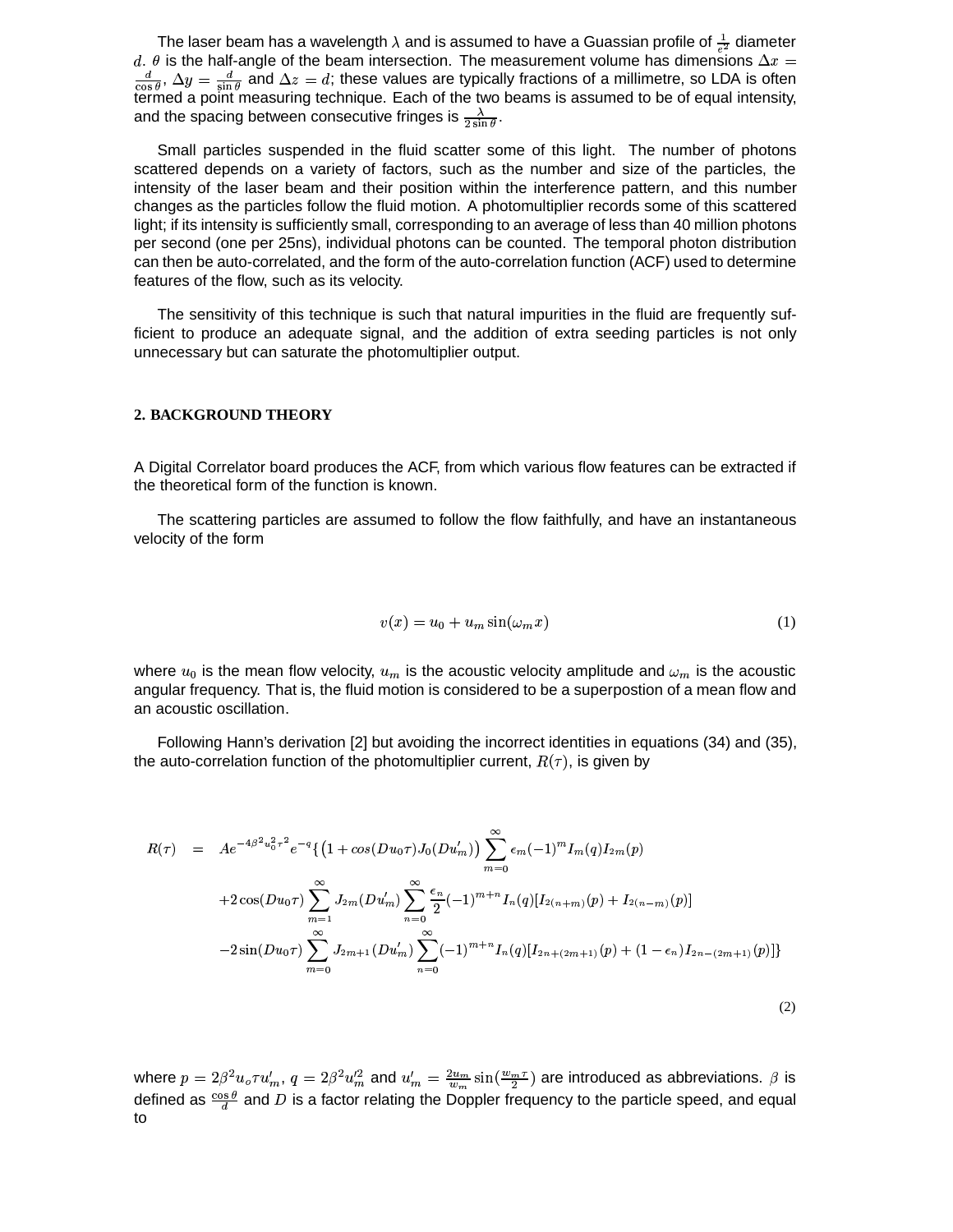$$
D = \frac{4\pi\sin\theta}{\lambda} \tag{3}
$$

 $\epsilon_n$  is the Neumann factor and is defined such that

$$
\epsilon_n = \begin{cases} 1 & n = 0 \\ 2 & n > 0 \end{cases} \tag{4}
$$

where  $n$  is an integer. J and I represent the Bessel function and modified Bessel function respectively.  $A$  is a constant whose value depends on, among other factors, the density and scattering ability of the tracer particles. Equation 2 differs slightly from the expression presented by Hann, but it was found that when actually plotted as graphs, the two equations were indistinguishable when both the acoustic and the mean velocity amplitudes were small.

#### **2.1 ACOUSTIC FLOW**

When there is no mean flow present,  $u_0 = 0$ , the equation reduces to the expression obtained by Sharpe [3],

$$
R(\tau) = e^{-q} \left( (1 + J_0(Du_m')) \cdot I_0(q) + 2 \sum_{m=1}^{\infty} J_{2m}(Du_m') I_m(q) \right) \tag{5}
$$

if the constant term is omitted. If  $q$  is small, corresponding to the acoustic velocity amplitude  $u_m$ being considerably less than  $\frac{\omega_m \Delta x}{8}$ , then equation 5 simplifies further to

$$
R(\tau) = (1 + J_0(Du'_m)) = \left(1 + J_0\left(\frac{2Du_m}{\omega_m}\sin\left(\frac{\omega_m\tau}{2}\right)\right)\right)
$$
(6)

Equation 6 contains a Bessel function with a sinusoidal argument, which is a frequencymodulated signal consisting of a single, prominent frequency component accompanied by sidebands whose relative amplitudes depend on the acoustic velocity.

The first minimum of the zero-order Bessel function occurs when its argument equals 3.832. Since this argument is  $\frac{2Du_m}{\omega_m}$  sin  $\left(\frac{\omega_m\tau}{2}\right)$ , the acoustic velocity amplitude can be determined by evaluating

$$
u_m = \frac{3.832\omega_m}{2D\sin\left(\frac{\omega_m\tau}{2}\right)}\tag{7}
$$

#### **2.2 CONSTANT MEAN FLOW VELOCITY**

When the acoustic velocity amplitude equals zero, but the mean flow  $u_0$  is non-zero, equation 2 simplifies to

$$
R(\tau) = e^{\frac{-\beta^2 u_0^2 \tau^2}{2}} (1 + \cos(Du_0 \tau))
$$
\n(8)

which is the damped cosine function predicted by Greated and Duranni [4]. This curve will have peaks whenever the cosinusoidal argument,  $Du_{0}\tau$ , equals  $2m\pi$ , where m is an integer. The mean flow velocity can therefore be determined from the peak separation according to:

$$
u_0 = \frac{2\pi}{D\tau_{sep}}\tag{9}
$$

where  $\tau_{sep}$  is the time between peaks.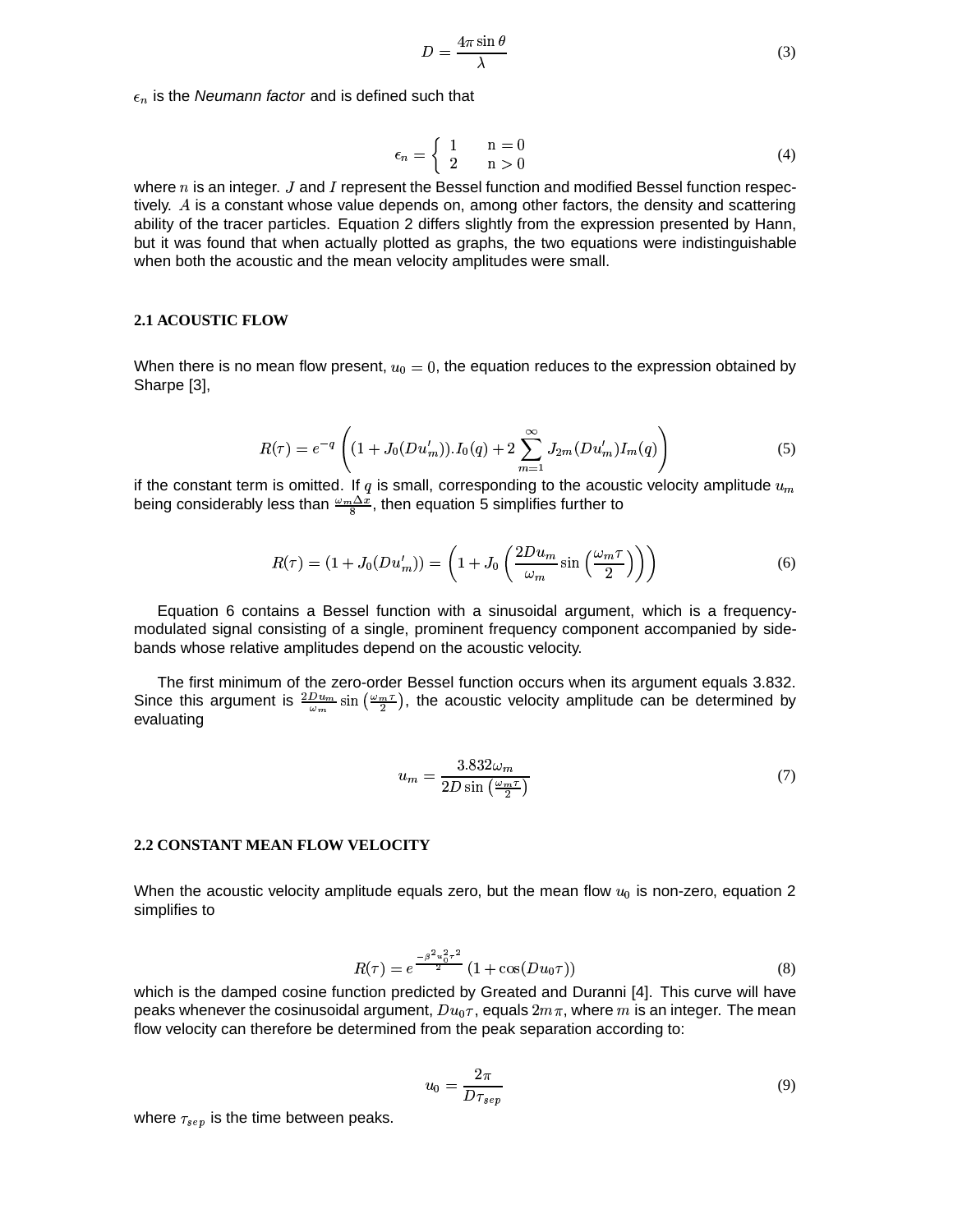#### **2.3 INTERPRETATION OF THE ACF**

Although equations 7 and 9 provide a means of evaluating the acoustic and mean flow velocities respectively, they are effectively using only one or two points from the ACF- none of the other data points contribute to the calculation. This approach is therefore rather wasteful of the available data.

Another method is to take the Fourier Transform (FT) of the ACF. The FT of a monochromatic cosine wave is simply a delta function, so it is straightforward to extract the velocity if there is a mean flow alone, and no acoustic field. The FT of a Bessel Function with a linear argument is also known, so the acoustic velocity can be obtained if the approximation  $\sin\left(\frac{\omega_m\tau}{2}\right) = \frac{\omega_m\tau}{2}$  is valid, that is, for small times. At longer times and higher frequencies, the sinusoidal argument contributes to sidebands in frequency space which in principle could be used to obtain the acoustic velocity amplitude. However, it is not clear whether it is even possible to calculate the FT of equation 6, let alone equation 2. Furthermore, the ACF data set contained a maximum of only 200 points, resulting in limited frequency resolution.

A more effective method is to generate a data set using the relevant equation above, using guesses for  $u_m$  and  $u_0$ . The sum of the square of the difference between a generated point and the point obtained from the measured ACF provides a measure of the discrepancy. A range of values for  $u_m$  and  $u_0$  are attempted, and the values for which the discrepancy defined above is a minimum are then the best estimates for the flow velocities. Although this method of curve-fitting is rather inefficient, it does use more of the measured ACF values and can therefore be expected to be more reliable.

#### **3. RESULTS**

Photon correlation results from two experimental set-ups were obtained by MacGillivray [1]: of a standing wave within a closed, glass tube, and of the "free field" in front of a loudspeaker. A Brookhaven BI-9000AT Digital Autocorrelation board performed the autocorrelation of the signal from the photomultiplier. This board had a total of 200 channels, separated in time by  $\Delta\tau$ , in which values of the discrete ACF were stored. Since it is the actual number of photons which is being correlated, the values of the ACF are rather large, typically  $10^9$ .

This provides a further difficulty: in order to obtain a close fit, the vertical scale of the measured data and the fitted data should be the same. The vertical range of equations 6 and 8 are obvious, so the raw ACF data can be appropriately normalised. The modified Bessel function tends to infinity as its argument increases, so the ranges of equations 2 and 5 are not clear. In attempting to fit these equations to the data, the vertical scale factor is effectively another unknown parameter. This will occur when the acoustic velocity amplitude is significant and/or a mean flow is also present.

## **3.1 STANDING WAVE RESULTS**

A glass tube with one end attached to a loud-speaker and the other end closed was positioned such that the measurement volume was located at the tube's axis of symmetry.

The effect of the intensity of the sound field and its frequency were investigated. A graph of the ACF against time for a fixed frequency and various pressure amplitudes is shown in figure 2(I). The frequency was 660Hz, a resonance of the tube, and the measured pressures were (a) 1.0Pa, (b) 4.0Pa, (c) 7.0Pa and (d) 10.0Pa. Figure 2(II) shows the effect of frequency on the ACF. A fixed pressure of 5.0Pa was applied for sound frequencies of (a) 660Hz, (b) 1135Hz, (c) 1570Hz and (d) 2000Hz, all of which correspond approximately to resonant frequencies of the tube. All measurements were taken at a velocity antinode. The sample time of the correlator board was  $\Delta \tau = 5 \mu s$  and the number of channels was 200.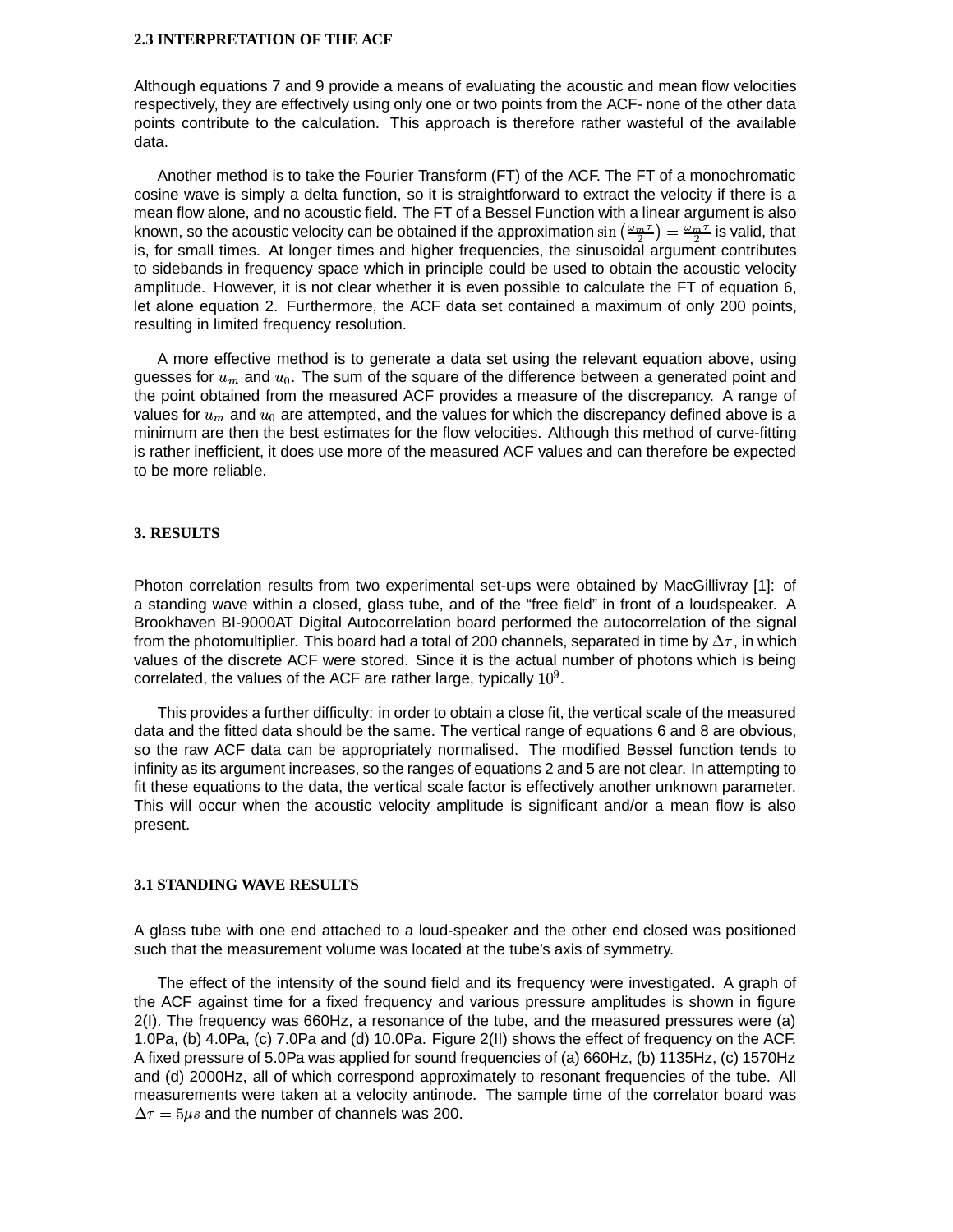

Figure 2: AutoCorrelation Functions showing effect of pressure (I) and acoustic frequency (II)

From figure 2(I) it can be seen that as the pressure amplitude at the rigid end was increased, the time until the first minimum in the ACF decreased. Combining this result with equation 7 suggests that  $u_m$  increases with increasing pressure amplitude.

Figure 2(II) shows that the time to the first minimum is independent of frequency. This is predicted by equation 7 if the small angle sine approximation is valid. All of the curves in 2 (I) and (II) contain some damping. This could be accounted for by the presence of a small mean flow. However additional damping factors, not included in equation 2, can also arise from slight misalignments in the laser beams, and a difference in their respective intensities.

MacGillivray attempted to fit a curve of the form

$$
R(\tau) = Ae^{-4\beta^2 u_0^2 \tau^2} e^{-q} \left(1 + \cos(Du_0 \tau) J_0(Du'_m)\right)
$$
\n(10)

to the measured data. Equation 10 is a simplified version of 2: it assumes that both an acoustic and a mean flow velocity may be present, but that both are small. The ACF of figure 2(I)(d) and some theoretical fits are shown in figure 3.

By comparing the 20 points of the measured ACF around the first minimum to the values obtained using equation 10, a best estimate of  $17.1 \pm 0.1 mm s^{-1}$  was found for the acoustic velocity. Theoretical fits were generated with this value of  $u_m$  and a range of values for  $u_0$ , from 0 to  $1mm s^{-1}$ . It can be seen that as  $u_0$  increases, the beating interaction between the cosine and the Bessel term becomes more pronounced. The best estimate for the mean flow velocity was  $0.6 mm s^{-1}$  .